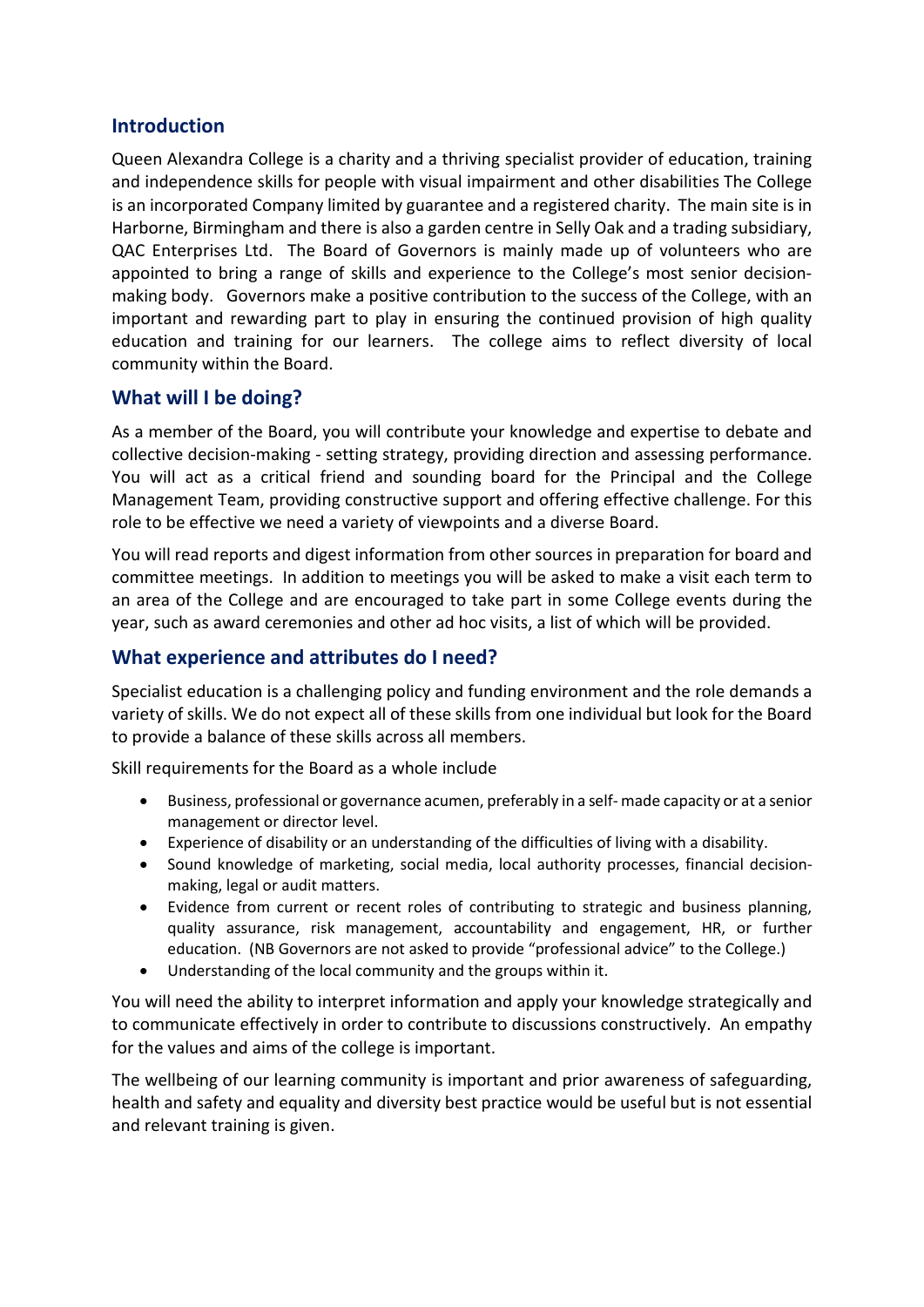# **Applications**

You can apply by completing an application form and sending it to Alison Lydon, Governance Director, Queen Alexandra College, Court Oak Road, Harborne, Birmingham, B17 9TG or email [alydon@qac.ac.uk.](mailto:alydon@qac.ac.uk) To find out more information or arrange an informal chat about the role and look around the college please contact Alison at the above email.

## **Main duties and responsibilities**

- 1. To assist in fostering an environment that enables the college to fulfil its mission, for the benefit of learners and the wider community.
- 2. To be fully committed to Safeguarding (including the Prevent Duty and the principles of British values) and promoting the welfare of all learners, including health and safety, equality and diversity and guarding against radicalisation and extremism.
- 3. To contribute to achievement of the responsibilities of the board of governors.

*The Board shall be responsible for the following functions:*

- *a) the determination and periodic review of the educational character and mission of the college and the oversight of its activities;*
- *b) approving the quality strategy;*
- *c) the effective and efficient use of resources, the solvency of the college and safeguarding its assets;*
- *d) approving annual estimates of income and expenditure;*
- *e) the appointment, grading, suspension, dismissal and determination of the pay and conditions of service of the holders of senior posts; and*
- *f) setting a framework for the pay and conditions of service of all other staff.*
- 4. To take part in overseeing the College's governance and internal control processes to ensure compliance with the College's regulatory and accountability framework.

## **Responsibilities of individual Governors**

- To attend meetings of the Board of Governors, the AGM and other occasional events arranged by the College.
- To be a member of at least one committee of the Board and to attend the necessary meetings (in exceptional circumstances the Board may waive this responsibility).
- To be a member of ad hoc working groups as required.
- To participate actively and constructively in meetings of the Board and the appropriate committees.
- To participate in the "Link Governor" Scheme, visiting areas of the college.
- To take an active interest in specialist education and training in general and in the College in particular.
- To sign and abide by the Code of Conduct for Governors and to declare any relevant financial, business and personal interests. This includes complying with the Nolan principles of acting with
	- Selflessness
	- Integrity
	- Objectivity
	- Accountability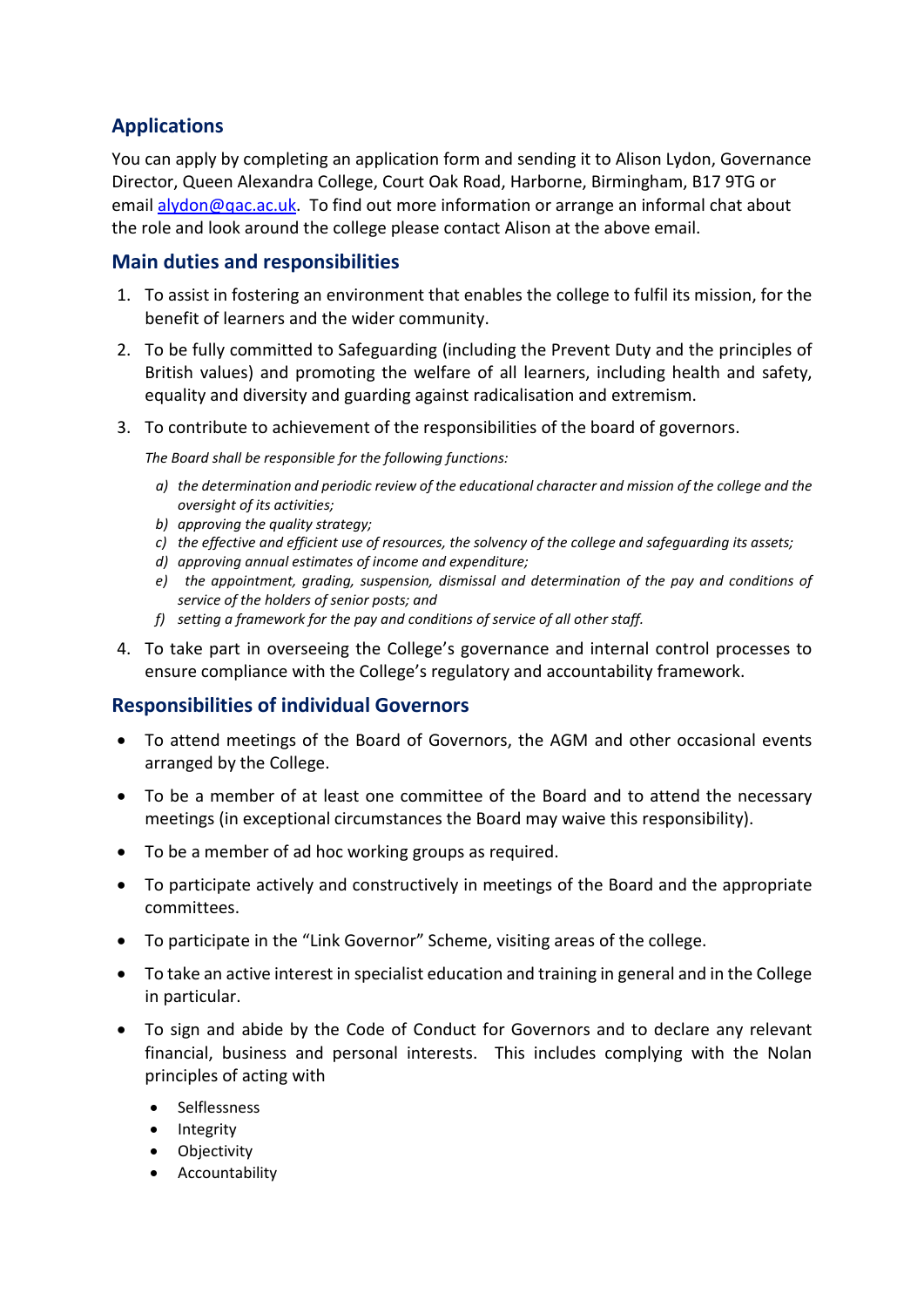- Openness
- Honesty
- **Leadership**
- To contribute to the strength of the Board by bringing an external perspective and experience to the Board's oversight of the College but to stop short of giving professional or operational advice.
- To act as an ambassador for the College and to foster good relations between the College and the local community.
- Always to act in the best interests of the College and not to speak or vote as if mandated by other persons or bodies.
- To be aware of and comply with the College's policies when carrying out the duties and responsibilities of a governor, including but not limited to equality and diversity, safeguarding (including the Prevent Duty and the principles of British values), health and safety, and rules relating to visitors on College sites.
- To respect the confidentiality of matters and data relating to the College, students and members of staff when required.
- To undertake relevant training, including mandatory Safeguarding and Prevent Duty training.
- You will be expected to participate in an annual appraisal.

#### **Support**

You will receive induction briefings and training to assist you in your role. The Governance Director will act as a point of contact and provide information and advice, as well as the formal papers for meetings. Another governor can be nominated to offer mentoring to the extent you consider it helpful. (See below for information about expenses.)

## **DECLARATION OF INTERESTS**

All governors are required to complete a Register of Interest each year. This document is a record of all governors' business interests, financial or otherwise – the name of their employer; self-employment and details of significant customer clients accounting for more than 10% of business; directorships; significant shareholdings; partnerships; membership of professional bodies; membership of closed organisations; any financial interest with the college such as the provision of goods or services or remuneration for lectures or consultancies; and elected offices, trusteeships and public appointments (paid or unpaid).

## **Time commitment**

You will need to aim to allocate sufficient time to undertake your duties and be willing to attend some College events to gain an appreciation of the work of the College and to meet stakeholders. The Board aims for 100% attendance but recognises that this can be difficult to achieve and expects a minimum average 80% meeting attendance rate across members. The time spent carrying out the role is likely to be greater if a governor is appointed to the